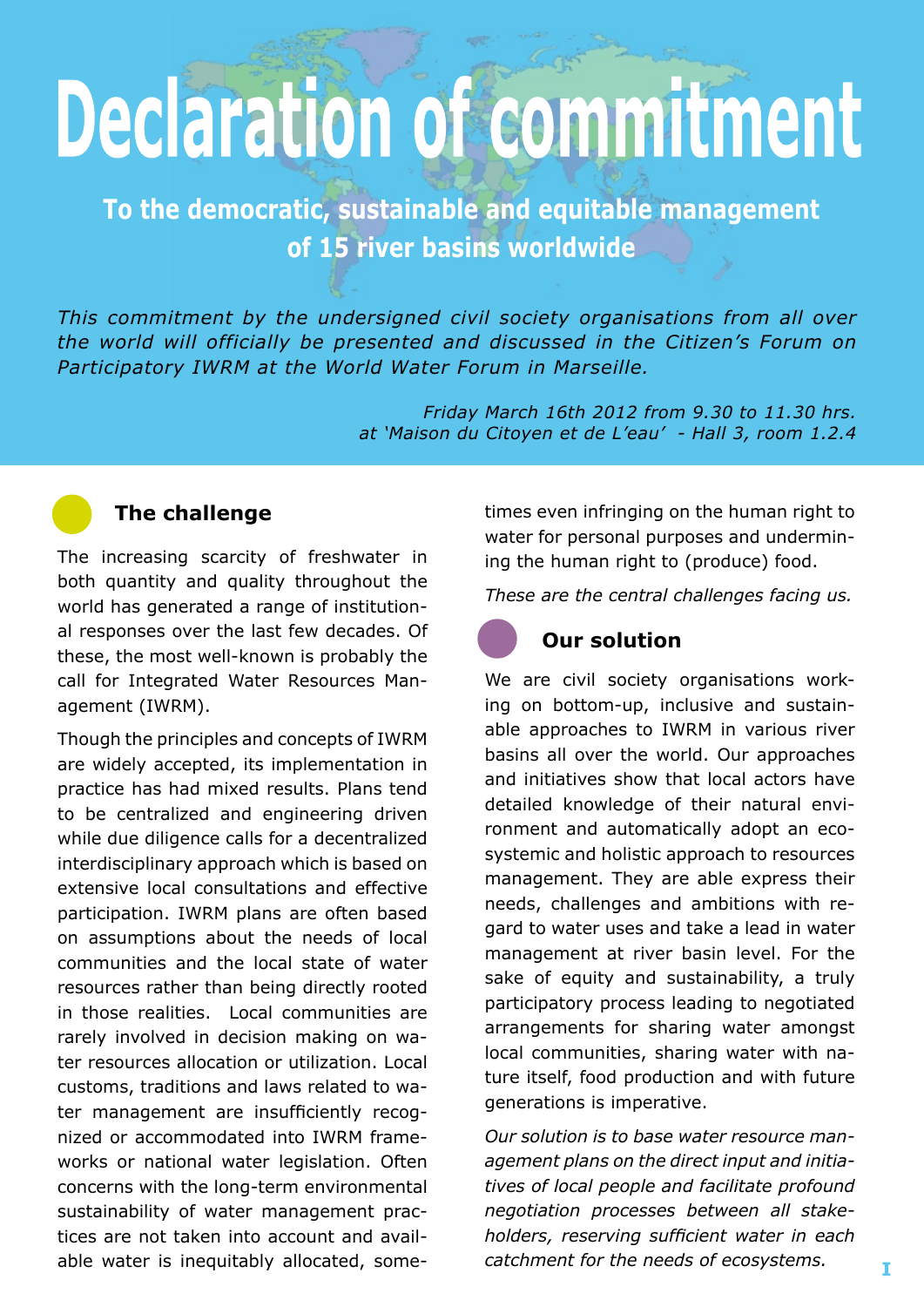*This way long term resource renewal through sound catchment management and the realization of the human Right to Water and Sanitation will be ensured.* 



#### **Our commitment**

This 6th World Water Forum in Marseille explicitly calls for concrete solutions and commitments. We, the undersigned civil society practitioners of equitable and sustainable IWRM, hereby express our strong commitment to take a lead in participatory river basin management in 15 river basins in the world. We wish to cooperate with government agencies at local, provincial and national levels to provide locally negotiated water sharing arrangements to achieve the criteria of the human right to water and sanitation and scale these up to the basin level.

*Our commitment is to directly contribute to sustainable access to clean and sufficient water for consumption and production for all inhabitants in 15 river basins now and in the future.*



#### **Our request**

Government authorities, water experts and donors must recognize that locally rooted civil society organisations are fully-fledged players in water resource management planning and implementation. These organisations have demonstrated capacity to implement participatory, equitable, sustainable IWRM. They however need an enabling environment and the active support and willingness to cooperate from governments, donors, and institutes at local, national and international levels.

*Our request is that you join and support us in the implementation of genuine bottom-up approaches to IWRM in the 15 river basins described below as an important step and example to achieve water security for all.* 

For more information please contact Tobias Schmitz: ts@bothends.org Annelieke Douma: ad@bothends.org or visit www.bothends.org

## **15 river basins**

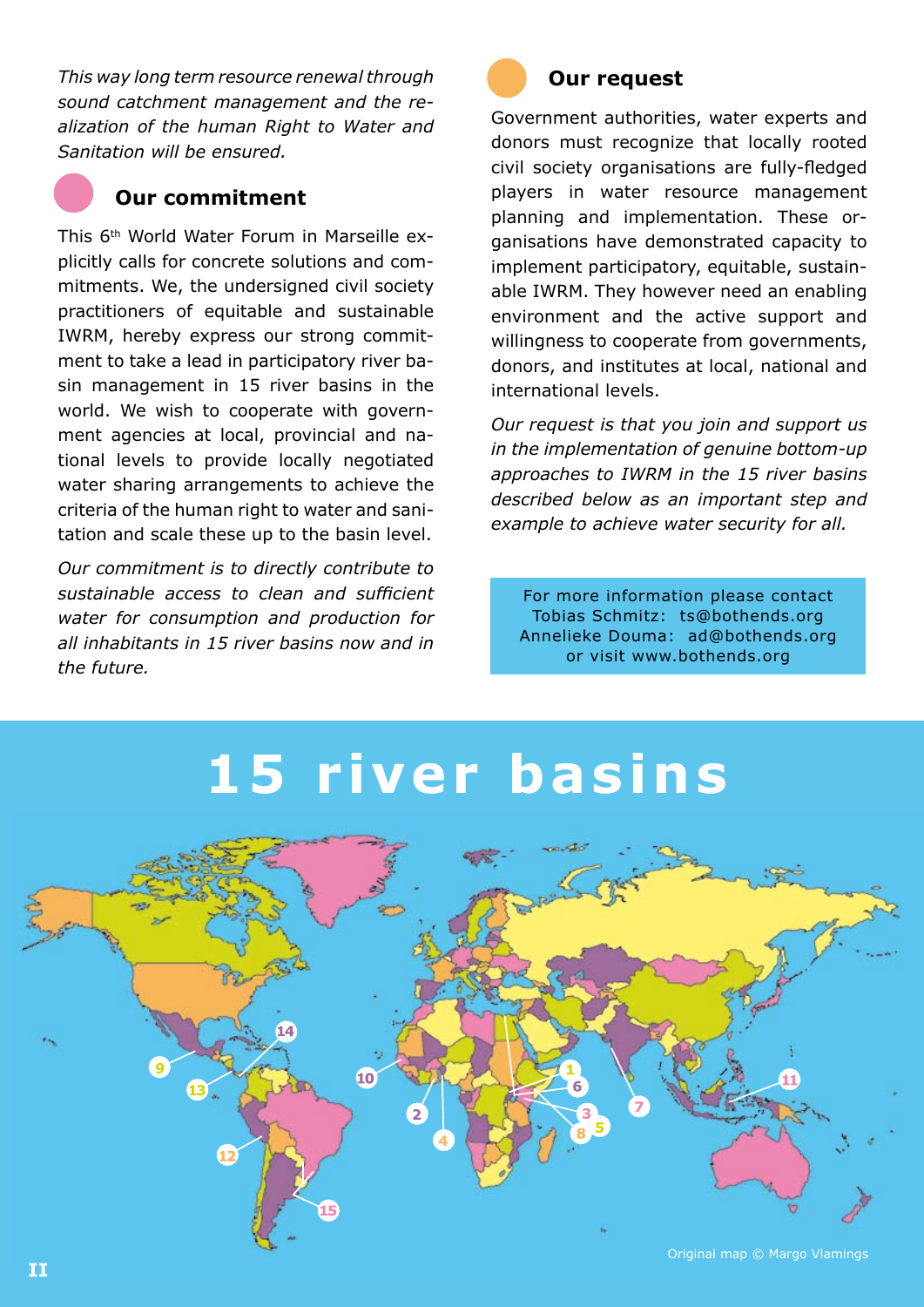### 15 river basins and organisations

6

 $\overline{z}$ 

8

 $\bullet$ 

**Lake Albert catchment area (Uganda)** *The National Association of Professional Environmentalists (NAPE)* links community level activities to advocacy on key national environmental governance questions. NAPE has contributed to the protection of Ugandan lakes and rivers and of catchment areas that capture, purify and regenerate freshwater. NAPE is currently working to protect the shores of Lake Albert from the dangers of rapidly expanding oil mining, and has established sustainability schools to train local communities on sustainability issues.

 $\mathbf{1}$ 

 $\overline{\mathbf{2}}$ 

 $\mathbf{3}$ 

 $5<sup>1</sup>$ 

**Dayi River Basin (Ghana)** *Development Institute (DI)* is active in the Dayi Basin, a sub-basin of the Volta River Basin, aiming to increase the resilience of communities and the ecosystem in the basin and ensuring climate-proof water management. DI works in close cooperation with the national Water Resources Commission who is responsible for developing IWRM plans for all basins in Ghana (see www.adapts.nl). The efforts of DI already led to significant results. Civil society is now represented in the Basin Board of the Dayi River and climate change is integrated in the Basin Management Plan.

**Tana River Basin (Kenya)** *Environment Liaison Centre International (ELCI)* is a strong network organisation working both on advocacy against threats facing the Tana River Basin, including the planned 65000 ha of jatropha plantation and the High Falls Dam, as well as on alternative and sustainable livelihood options, such as ecotourism, nature based enterprises and alternative energy sources. They are actively involved in providing inputs to the current Master Plan for the Tana Delta.

**Mono River basin (Togo/Benin)** *Jeunes Volontaires de L'Environnement (JVE)* is the largest youth-led environmental organization in Africa, dedicated to promoting sustainable development through youth and women empowerment. They initiated a dams dialogue in answer to the impacts of the Nangbeto hydroelectric dam in Togo and are currently engaging in dialogue around the planned Adjarrala dam and the creation of a Mono Basin Authority.

**Omo River basin (Kenya)** *Friends of Lake Turkana* is an NGO devoted to the survival of Lake Turkana and its ecosystem, a desert

lake formed by the delta of Ethiopia's Omo river. The area is home to seven different communities who derive a livelihood from the local ecosystem and whose survival is currently threatened by the proposed construction of Gibe 3 dam.

**Nile River Basin** *The Nile Basin Discourse*  is an international network of more than 300 civil society organisations in 11 countries along the course of the Nile River. Its aim is to strengthen the voice of civil society in the development of water related initiatives along the course of the Nile. It has ten national chapters and a regional secretariat based in Entebbe.

**Bhima River Basin (India)** *Gomukh Trust* came into existence as a response and reaction to the inadequate watershed development programme of the Indian Government. One of its projects is working on an alternate water management plan for the Bhima Basin in Maharashtra. Gomukh has successfully scaled up local negotiations on water sharing for livelihood improvement to the subcatchment level and thereby piloted the Negotiated Approach which Both ENDS now applies as a standard.

**Southern Ethiopia / Northern Kenya** *LVIA Solidarity and International Cooperation* is an Italian organisation dealing with solidarity and international cooperation. In the Borana lowlands, the most important water resources are the wells, the ella, which are managed through a complex set of social regulations. Large water projects are threatening traditional water sources and other natural resources, LVIA aims to strengthen the planning and management role of Borana communities and their institutions because the are the key to sustainable development.

**Pixquiac Watershed (Mexico)** *SENDAS AC member of the Freshwater Action Network in México (FAN-Mex) is working with the Institute of Social Research (IIS-UNAM)* on a project devoted to the Integrated Management of the Pixquiac Watershed. Since this watershed is of great regional importance, one of the main interests is to create co-responsibility between urban and rural and to search for alternatives to revert the deterioration process that affects the basin, working along with landowners, research institutes and municipal and federal authorities.